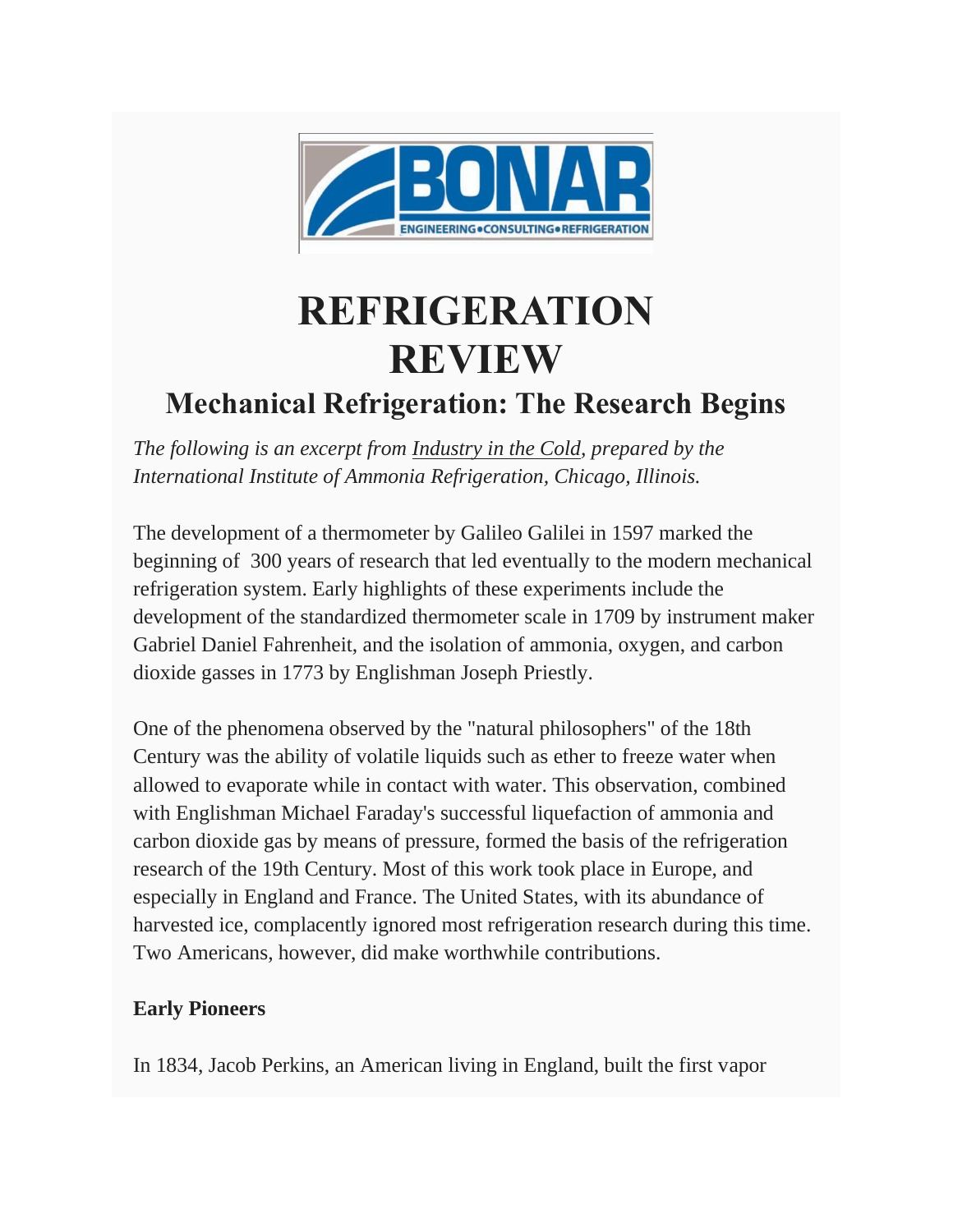compression machine which actually worked. Although his achievement was not mentioned in print for nearly 50 years, Perkins' machine, which was charged with ether, employed the four principal parts used in every compression installation to this day: a compressor, a condenser, an expansion valve and an evaporator.

Dr. John Gorrie is credited with the first ice machine patented in the United States in 1851. The first public demonstration of his machine occurred in Apalachicola, Florida, on Bastille Day in 1850 at a party held by a French cotton buyer, Monsieur Rosan. Rosan, a personal friend of Gorrie, had made a wager with other cotton buyers that there would, indeed, be iced champagne in spite of the delayed arrival of the ice shipment from the north. Rosan won the wager with several pounds of ice from Gorrie's new machine, which used the rapid expansion of compressed air in the presence of water to create the ice.

Unfortunately, Gorrie never was able to build a large version of his machine because of the rumored manipulations of the northern ice merchants. His work was not totally in vain, however. It is reported that Monsieur Rosan, upon his return to France, described Gorrie's machine to the Carré brothers, thus giving stimulation and impetus to their own ice-making research. The Carré brothers also benefited from the work of Leslie and Vallance in vapor absorption refrigeration techniques.

With the demand for "ices" in the cafés of Paris outstripping the capabilities of hand-cranked perparation, there was a definite need for ice-making machines. The Carré brothers perfected the Vallance technique and brought out the forerunner of the ammonia absorption plant, which relies on the rapid evaporation of liquid ammonia hastened by the absorption of the ammonia gas into an absorbent such as water. The ammonia/water mixture then enters a generator where heat is applied, causing the separation of the ammonia and water. The ammonia gas, under greater pressure, enters the condenser where it is cooled and condensed back into a liquid, which is slowly fed back into the evaporator and the cycle begins anew.